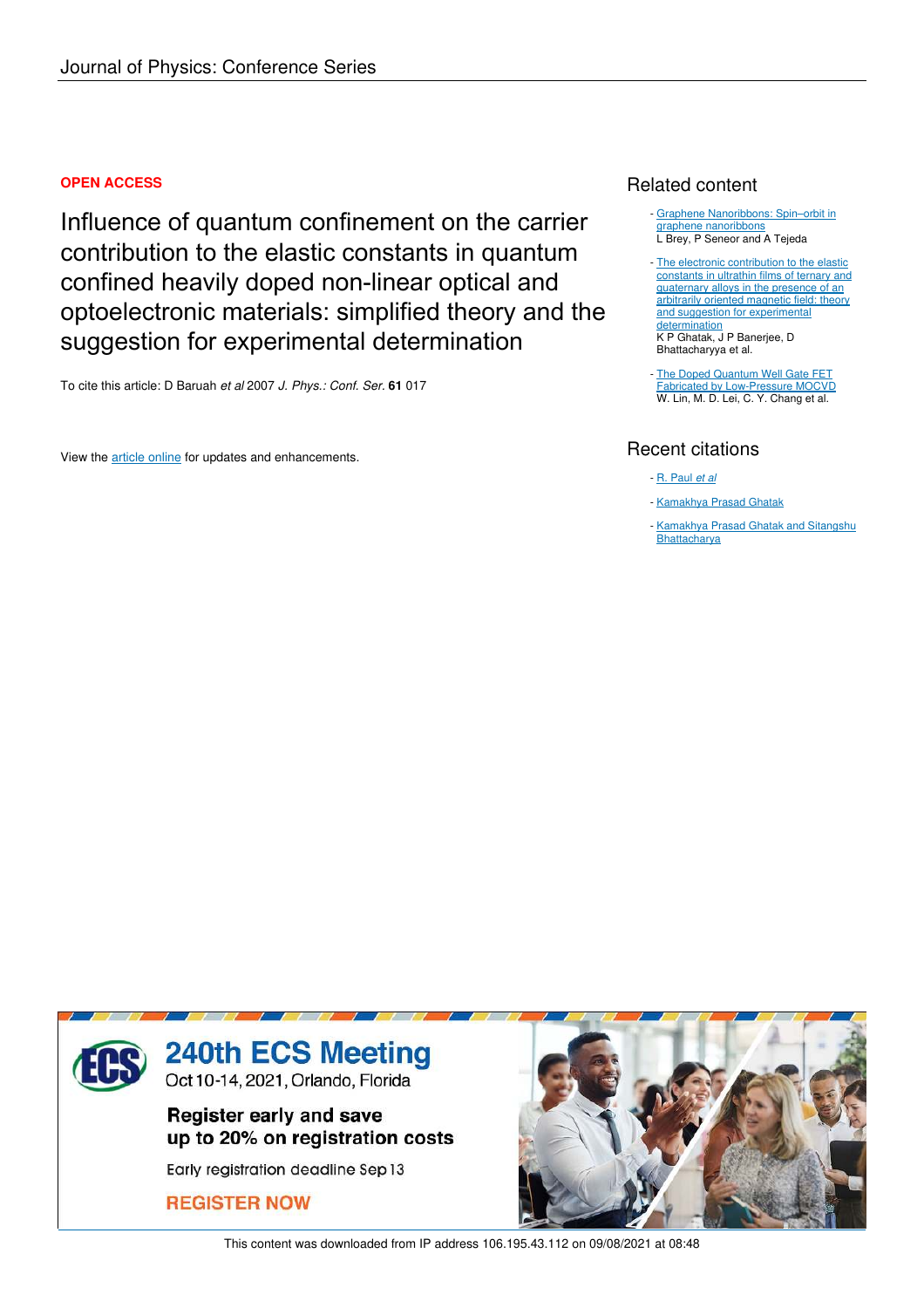# **Influence of quantum confinement on the carrier contribution to the elastic constants in quantum confined heavily doped nonlinear optical and optoelectronic materials: simplified theory and the suggestion for experimental determination**

D Baruah<sup>1</sup>\*, S Choudhury<sup>1</sup>, K M Singh<sup>1</sup> and K P Ghatak<sup>2</sup>

<sup>1</sup> Sikkim Manipal Institute of Technology, Majhitar, Rangpo, East Sikkim - 737 132, India E-mail: diganta\_it@yahoo.com

<sup>2</sup>Department of Electronic Science, The University of Calcutta 92, A.P.C. Road, Kolkata 700009, India

\* Corresponding author

**Abstract.** In this paper we study the carrier contribution to elastic constants in quantum confined heavily doped non-linear optical compounds on the basis of a newly formulated electron dispersion law taking into account the anisotropies of the effective electron masses and spin orbit splitting constants together with the proper inclusion of the crystal field splitting in the Hamiltonian within the framework of k.p formalism. All the results of heavily doped three, and two models of Kane for heavily doped III-V materials form special cases of our generalized analysis. It has been found, taking different heavily doped quantum confined materials that, the carrier contribution to the elastic constants increases with increase in electron statistics and decrease in film thickness in ladder like manners for all types of quantum confinements with different numerical values which are totally dependent on the energy band constants. The said contribution is greatest in quantum dots and least in quantum wells together with the fact the heavy doping enhances the said contributions for all types of quantum confined materials. We have suggested an experimental method of determining the carrier contribution to the elastic constants in nanostructured materials having arbitrary band structures.

## **1. Introduction**

In recent years with the advent of fine line lithography, organometallic chemical vapor deposition, molecular beam epitaxy and other experimental techniques low dimensional structures having quantum confinement in one, two and three dimensions such as quantum wells(QWs), quantum well wires(QWWs), and quantum dots(QDs) have in the last few years attracted much attention for not only their potential in uncovering new phenomena in nanoscience but also for their extremely exciting device applications in nanotechnology in general. Although extensive works have already been done, nevertheless it appears from the literature that the carrier contribution to elastic constants in heavily doped quantum confined nonlinear optical and optoelectronic materials has yet to be studied in details.

In this context, we wish to note that the theory for determining the carrier contribution to the elastic constants in ultra thin films of p-type Si already exists [1]. It has been shown that the carrier contribution to the second and the third order elastic constants depends on the density-of-states function [2]. Sreedhar and Gupta [2] formulated the same for non-parabolic materials whose energy band structures are defined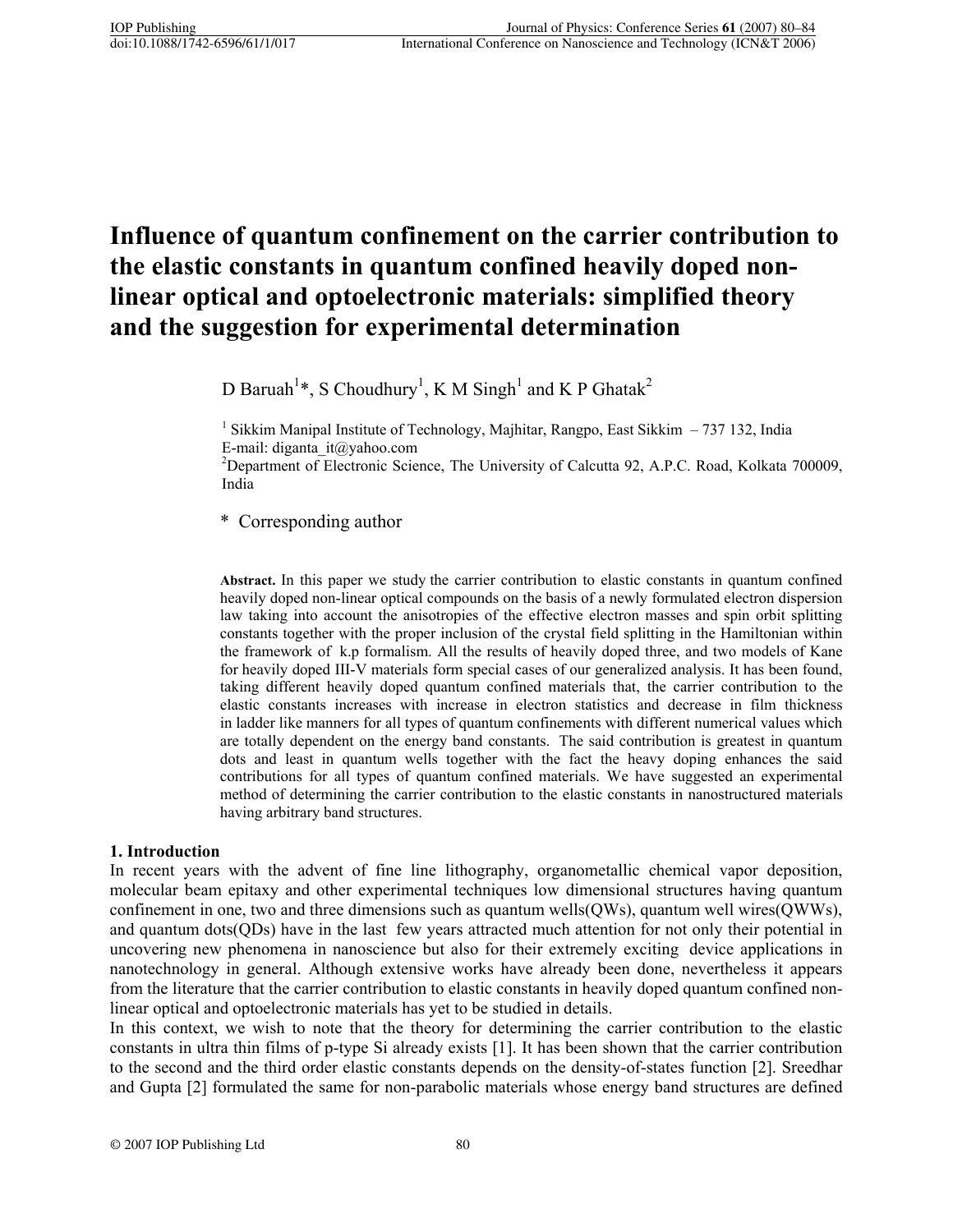by the two-band model of Kane. It has therefore different values in various materials and varies with the electron concentration, with the thickness of ultra thin films and with the temperature for semiconductors and their heterostructures having various carrier energy spectra. The nature of these variations has been investigated by Ghatak and co-workers [3-4] and a few others [5]. Some of the significant features, which have emerged from these studies, are:

- (a) The carrier contribution of the elastic constants increases monotonically with electron
	- concentrations in bulk materials having different band structures.
- (b) The nature of the variations is significantly affected by the presence of the band non-parabolicity.
- (c) The said contribution has relatively large values in ultra thin films.

The above characteristics are considered as theoretical predictions, and no experimental results are available to the knowledge of the authors in support of these predictions. Therefore, it would be of much interest to study the carrier contribution to the elastic constants for the present generalized systems and to suggest an experimental method of determining them in this context for quantum confined heavily doped materials having arbitrary band structures.

#### **2. Theoretical background**

The dispersion relation of the conduction electrons in bulk specimens of non-linear optical materials within the framework of **k.p** formalism can be expressed as [6]

$$
\gamma(E) = f_1(E)k_x^2 + f_2(E)k_z^2 \tag{1}
$$

where the notations are defined in the above reference.

The Gaussian distribution of  $F(V)$  of the impurity potential is given by

$$
F(V) = (\pi \eta^2)^{1/2} \exp(-V^2/\eta^2)
$$
 (2)

where  $n$  is the impurity screening potential.

Combining equations (1) and (2), the dispersion relation of the conduction electrons in bulk specimens of heavily doped non-linear optical material can be written, after tedious mathematics, as

$$
\frac{k_z^2}{Q_1(E,\eta)} + \frac{k_s^2}{Q_2(E,\eta)} = 1\tag{3}
$$

$$
Q_1(E,\eta) = \frac{2m_{\parallel}^*}{\hbar^2} \Big[ X(E,\eta) + iY(E,\eta) \Big], \ Q_2(E,\eta) = \frac{2m_{\perp}^*}{\hbar^2} \left[ \frac{X(E,\eta) + iY(E,\eta)}{\left( \frac{b_{\parallel} \ c_{\parallel}}{b_{\perp} \ c_{\perp}} \right) + V(E,\eta) + iW(E,\eta)} \right],
$$

where the notations are defined in [6].

The use of equation (3) leads to the expressions of the carrier statistics in QWs, QWWs and QDs of heavily doped non-linear optical materials respectively as

$$
n_0 = (2\pi)^{-1} C_1 [T_1(E_F, \eta) + T_2(E_F, \eta)] \tag{4}
$$

$$
n_0 = \frac{2}{\pi} C_2 [T_3(E_F, \eta) + T_4(E_F, \eta)] \tag{5}
$$

and

$$
n_0 = \left(\frac{2}{d_x d_y d_z}\right) C_3 \left[F_{-1}(\eta_n)\right]
$$
\n(6)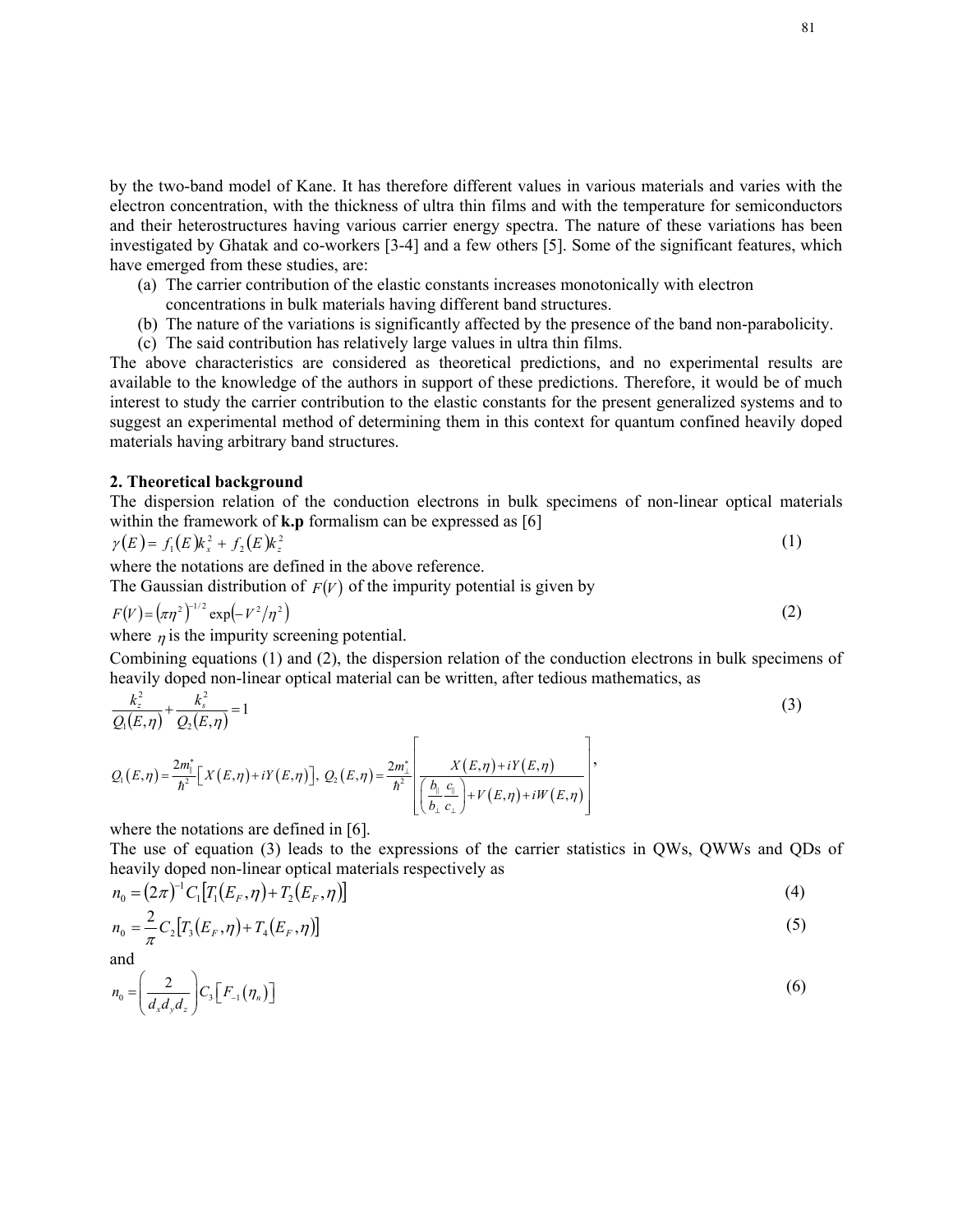where 
$$
C_3 = \sum_{n_x=1}^{n_{x_{\text{max}}}} \sum_{n_y=1}^{n_{y_{\text{max}}}} \sum_{n_z=1}^{n_{z_{\text{max}}}} , \quad \eta_n = [E_F - \omega]/k_B T , \quad \omega \text{ can be derived from the equation}
$$

 $\left(n_z\pi/d_z\right)^2$  $(\omega, \eta)$  $(n_x \pi / d_x)^2 + (n_y \pi / d_y)^2$  $(\omega, \eta)$ 2  $(x - 1)^2$   $(x - 1)^2$  $\mathfrak{L}_1(\omega,\eta)$   $\mathfrak{L}_2$ 1  $(\varphi, \eta)$   $Q_2(\omega, \eta)$  $n_z \pi / d_z$ <sup>2</sup>  $(n_x \pi / d_x)$ <sup>2</sup> +  $(n_y \pi / d_y)$  $Q_{\scriptscriptstyle 1}(\omega,\eta)$  Q  $\pi/d_{\text{c}}^{2}$   $(n_{\text{r}}\pi/d_{\text{r}})^{2} + (n_{\text{r}}\pi)$  $(\omega, \eta)$   $Q_2(\omega, \eta)$  $+\frac{(n_x\pi/d_x)^2+(n_y\pi/d_y)^2}{O(n)}=1$ ,  $F_j(\eta)$  is the one parameter Fermi-Dirac integral of order *j* and

the other notations have already been defined in [6].

The carrier contribution to the second and third order elastic constants can in general be written as [2]

$$
\Delta C_{44} = \frac{G_0^2}{9} \frac{\partial n_0}{\partial E_F} \tag{7}
$$

and

$$
\Delta C_{456} = -\frac{G_0^3}{27} \frac{\partial^2 n_0}{\partial E_F^2}
$$
 (8)

where  $G_0$  is the deformation potential constant.

Thus using the appropriate equations, we can determine the carrier contributions to the elastic constants for heavily doped quantum confined nonlinear optical and optoelectronic materials.

Under the conditions  $\Delta = \Delta_{\perp} = \Delta$  (the isotropic spin orbiting constant),  $\delta = 0$ ,  $m^* = m_{\perp}^* = m^*$  (the isotropic effective electron mass at the edge of the conduction band), the equation (1) assumes the form

$$
\frac{\hbar^2 k^2}{2m^*} = \gamma(E), \quad \gamma(E) = \frac{E(E + E_s)(E + E_s + \Delta)(E_s + \frac{1}{3}\Delta)}{E_s(E_s + \Delta)(E + E_s + \frac{2}{3}\Delta)}\tag{9}
$$

The equation (9) describes the dispersion relation of the conduction electrons in III-V, ternary, and quaternary materials and is well known in the literature as the three-band model of Kane, which should in turn be used as such for studying the electronic properties of such compounds where the spin orbit splitting constant is of the order of band gap.

### *2.1 Suggestion for the experimental determination of the carrier contribution to the elastic constants in quantum confined materials having arbitrary band structures*

It is well known that in the presence of a classically large magnetic field, the thermoelectric power is independent of scattering mechanisms. The magnitude of the thermoelectric power  $(T_0)$  in the present case can be written as [7]

$$
T_0 = \left(\frac{1}{eTn_0}\right) \int_{-\infty}^{\infty} (E - E_F)R(E) \left[-\frac{\partial f}{\partial E}\right] dE
$$
\n(10)

where  $R(E)$  is the total number of states and f is the distribution function. The equation (10) can be written as

$$
T_0 = \left(\pi^2 k_B^2 T / 3en_0\right) \left(\frac{\partial n_0}{\partial E_F}\right) \tag{11}
$$

Using Equations  $(7)$ ,  $(8)$  and  $(11)$ , we get

$$
\Delta C_{44} = -\left(G_0^2 e T_0 n_0 / 3 \pi^2 k_B^2 T^2\right) \tag{12}
$$

$$
\Delta C_{456} = \left( n_0 e G_0^3 T_0^2 / 3 \pi^4 k_B^3 T \right) \left( 1 + \frac{n_0}{T_0} \frac{\partial T_0}{\partial n_0} \right) \tag{13}
$$

Therefore, we can determine  $\Delta C_{44}$  and  $\Delta C_{456}$  by knowing the experimental values of  $T_0$ .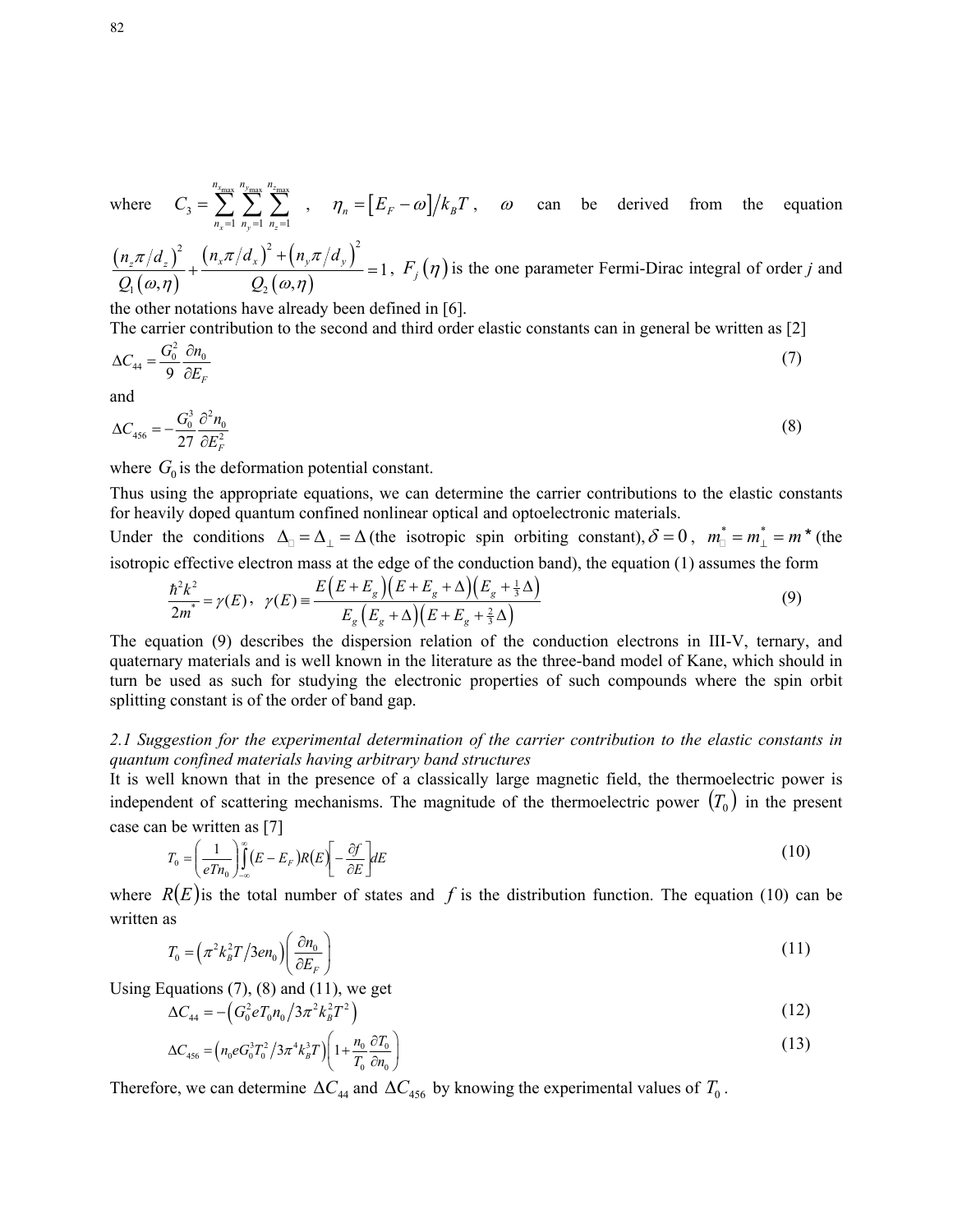Thus, we can summarize the whole mathematical background in the following way. From the expression of carrier statistics in quantum confined heavily doped nonlinear optical materials by incorporating all the system parameters, we have formulated the generalized expressions for  $\Delta C_{44}$  and  $\Delta C_{456}$  respectively. The expressions of  $\Delta C_{44}$  and  $\Delta C_{456}$  for quantum confined heavily doped optoelectronic materials form a special case of our analysis. From our generalized formulation, the well-known expressions of  $n_0$ ,  $\Delta C_{44}$  and  $\Delta C_{456}$  in bulk specimens of wide gap materials can easily be derived which is an indirect mathematical test of our present analysis. In addition, we have suggested an experimental method for determining the  $\Delta C_{44}$  and  $\Delta C_{456}$  for quantum confined materials having arbitrary dispersion laws.

#### **3. Results and discussion**

Using the appropriate equations together with the parameters as given in [6] we have plotted the normalized  $\Delta C_{44}$  and normalized  $\Delta C_{456}$ , as functions of inverse film thickness for QWs, QWWs and QDs of n-CdGeAs<sub>2</sub> as shown by curves e and f, d and c and b and a respectively in Figure 1. In Figure 2, we have plotted all the cases of Figure 1 for quantum confined  $Hg_{1-x}Cd_xTe$ .

It appears from the figures that the normalized  $\Delta C_{44}$  and  $\Delta C_{456}$  for quantum confined materials are oscillatory functions of  $1/d_x$ . The oscillatory dependence is due to the crossing over of the Fermi level by

the size quantized levels. For each coincidence of a size quantized level with the Fermi level, there would be a discontinuity in the DOS function resulting in a peak of oscillations in different manners, which are totally band structure dependent. The normalized  $\Delta C_{44}$  and  $\Delta C_{456}$  in QDs are larger than that of the corresponding QWs, which is the direct signature of the special physical characteristics of the quantum confined systems in general.

Our experimental suggestions for the determination of  $\Delta C_{44}$  and  $\Delta C_{456}$  are valid for materials having arbitrary dispersion relations. Since the experimental curves of  $n_0$  versus  $T_0$  are not available in the literature to the best our knowledge for the present generalized systems, we cannot compare our theoretical formulation with the proposed experiment although the generalized analysis as presented in this context can be checked when the experimental investigations of  $T_0$  would appear in the literature for our generalized systems.

We wish to note that in view of large changes of the elastic constants with *dx*, detailed experimental work on second- and third- order elastic constants as functions of  $d<sub>x</sub>$  would be interesting for the present systems. It may be suggested that the experiments on the velocity of sound involving the shear mode as function of film thickness may exhibit the carrier contribution to the elastic constants for materials having arbitrary carrier energy spectra. It is worth noting that the above statement again suggests experimental determinations of  $\Delta C_{44}$  and  $\Delta C_{456}$ , beside the suggested methods of determining them as given by equation (7) and (8) respectively. It may be noted that our study covers different materials having various electronic dispersion laws and the formulations of  $\Delta C_{44}$  and  $\Delta C_{456}$  are based on the dispersion relations in such compounds would be useful and the equation (7) and (8) are important in probing the band structures of different materials. It is worth noting that the influence of energy band models on  $\Delta C_{44}$  and  $\Delta C_{456}$  in various types of materials can also be assessed from our present work.

We have not considered other types of compounds or external physical variables for numerical computations in order to keep the presentation brief. With different sets of energy band parameters, we shall get different numerical values of  $\Delta C_{44}$  and  $\Delta C_{456}$  although the nature of variation of the said elastic constants with respect to  $d_x$  as shown here would be similar for the other types of materials.